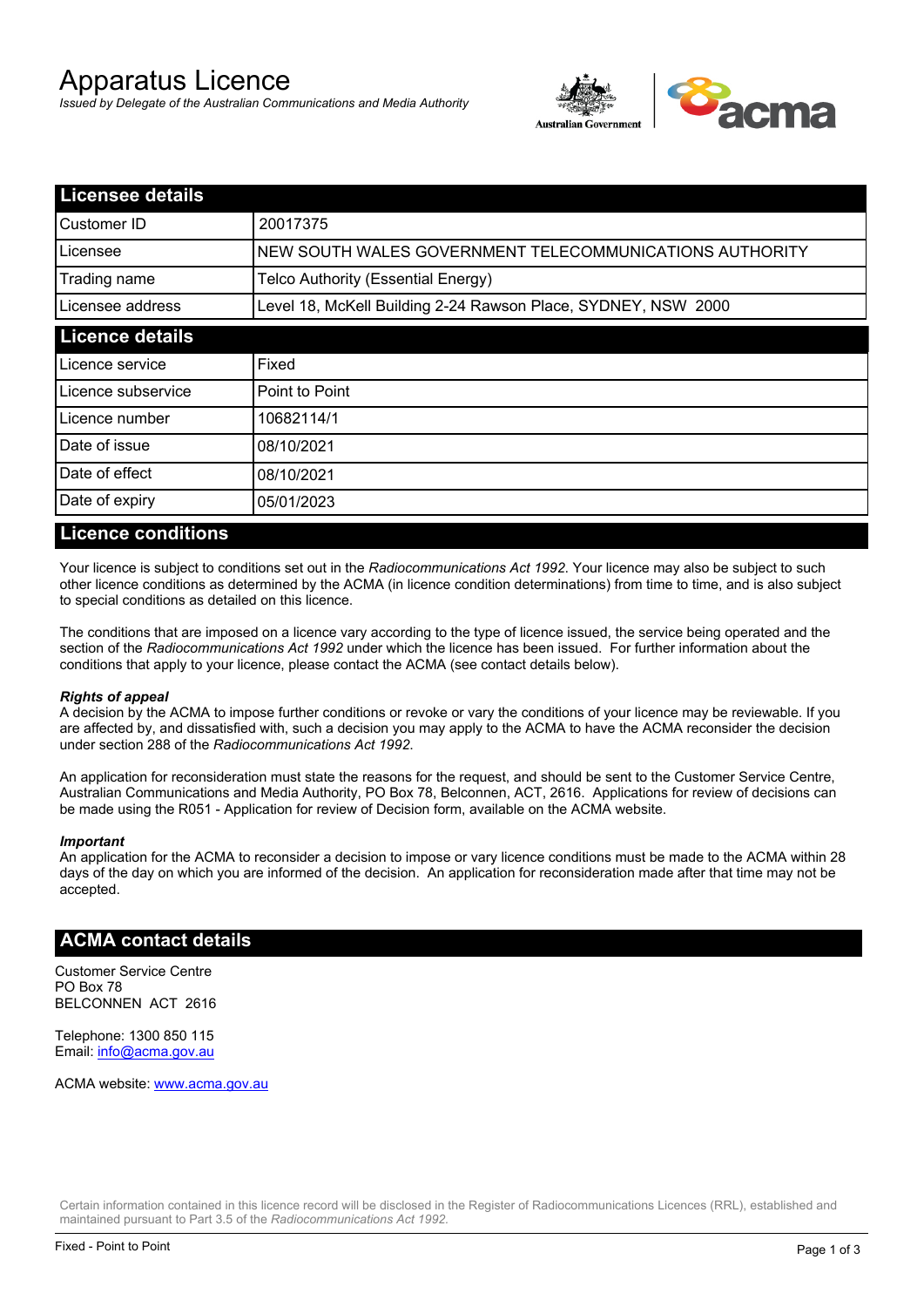## **Special Conditions applying to licence no.: 10682114/1**

The service authorised by this licence operates as part of a network of links distributed from a single hub site. Operation at the hub site may employ an omni directional antenna however each link operating from the hub site must be coordinated using the actual antenna specified on the licence and will not be afforded additional protection due to the use of an omni directional antenna.

## **Advisory Notes applying to licence no.: 10682114/1**

Conditions applicable to the operation of Point to Point station(s) authorised under this licence can be found in the Radiocommunications Licence Conditions (Apparatus Licence) Determination and the Radiocommunications Licence Conditions (Fixed Licence) Determination, the 'fixed licence lcd'. Copies of these determinations are available from the ACMA and from the ACMA home page (www.acma.gov.au).